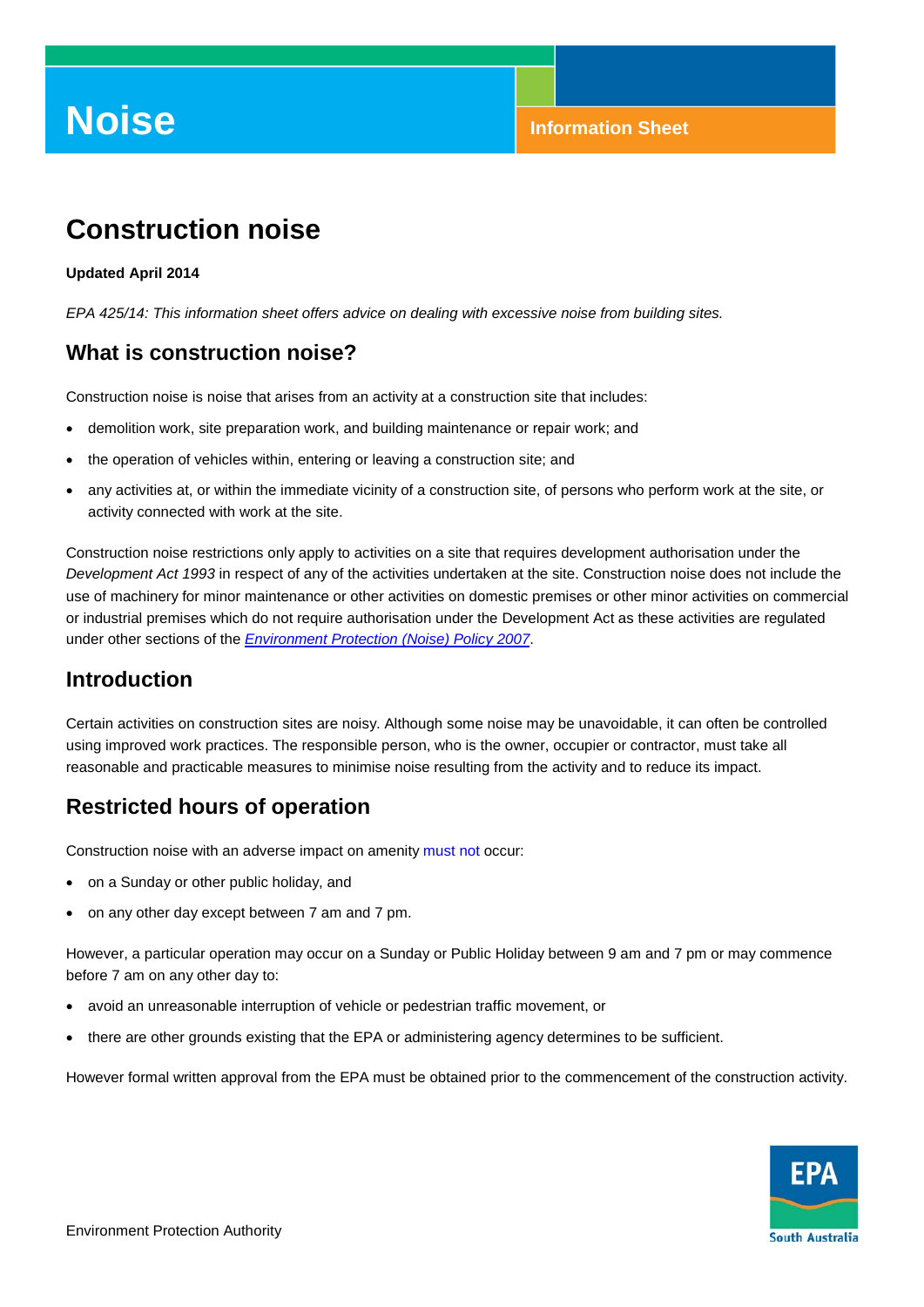Information that is required by the EPA in order to determine if approval is to be given are:

- Dates that construction will commence and finish.
- Daily times that work will commence and finish.
- Name and contact details of a representative for the company (in the event there are any EPA queries relevant to the application).
- A detailed explanation of the exceptional circumstances and justification as to why it is essential the nominated construction activities should occur outside of permitted times.
- Location of activities (address and landmarks if applicable).
- Noise management plan demonstrating how noise will be kept to a minimum during the construction activity.
- Type of construction work (ie demolition, concrete pour, etc).
- Type of noise that may be experienced (ie power tools, cranes, vehicles, etc).
- Distance between proposed activity and nearest potentially affected premises.
- The number of residents that may be impacted by the proposed activity.
- A copy of the letter that will be provided to premises/residents who are likely to be affected (which must include a contact number of a company representative for residents to call regarding their concerns or complaints).

The *Environment Protection Act 1993* (EP Act) requires that all reasonable and practicable measures are taken by building companies and contractors to minimise noise at all times.

Construction noise with an adverse impact on amenity occurs if the measurements taken in relation to the noise source and the noise affected premises show:

- the source noise level (continuous) exceeds 45 dB(A); or
- the source noise level (maximum) exceeds 60 dB(A).

See Part 3 of the **Noise Policy** for the measurement procedure.

Construction activity that does not have an adverse impact on amenity is not restricted by the times identified above.

# **Public infrastructure**

Construction activity related to roads, railways or other public infrastructure is exempt from the construction noise requirements in th[e Noise Policy](http://www.epa.sa.gov.au/environmental_info/noise/environment_protection_noise_policy) and may occur outside of the times specified within this information sheet where it is reasonably required. When it is possible to do so, public authorities or contractors operating on their behalf who are involved in public infrastructure construction should advise people who may potentially be affected by noise prior to the activity occurring of the details of the activity.

#### **What can be done about construction noise?**

If you are being affected by construction noise, you can try contacting the responsible person in a friendly manner. They may not realise the effect the noise is having on nearby residents. Subject to the noise type, often the builder or site workers can immediately reduce the noise. That is, they can speak more quietly, turn down radios, use quieter equipment or move machinery away from the affected house.

Before approaching site workers or the builder, think about balancing the needs of the owner and the builder. If noisy work is occurring after hours and site workers are not willing to compromise, and you cannot wait to contact the building company during normal office hours, then contact the police on 131 444 while the noise is occurring. The police can make an assessment and if appropriate, take action under the EP Act. You can also lodge a complaint with the EPA on (08) 8204 2004 o[r email](mailto:epainfo@epa.sa.gov.au?subject=Construction%20noise) <epainfo@epa.sa.gov.au>.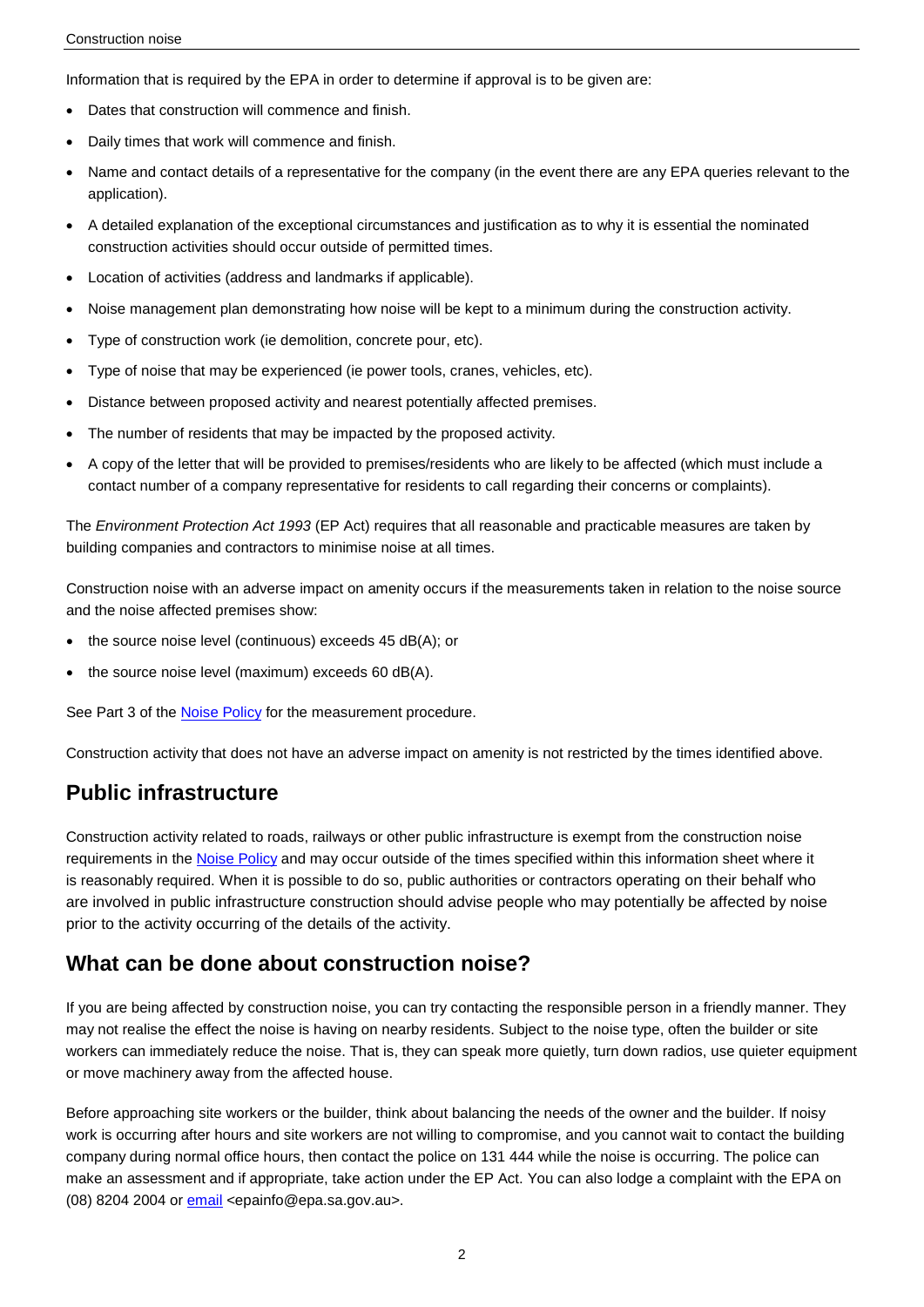## **What can the responsible person do about construction noise?**

The responsible person should not undertake any activity with an adverse impact on amenity outside of the restricted times described earlier.

Where noise may unreasonably impact on neighbours, the responsible person should notify neighbours well before the construction is due to commence and advise neighbours about the start date, duration, type of construction and provide a contact telephone number for any complaints.

All reasonable and practicable measures must be taken to minimise noise resulting from the activity and to minimise its impact such as:

- radios that can be heard off site should not be used before 7 am, and be no louder than necessary
- commencing any particularly noisy part of the activity after 9 am, such as use of masonry saws or jackhammers
- builders should take care when dropping materials from a height, for example, into or out of a truck, or when loading or unloading scaffolding
- locating noisy equipment (such as cement mixers and masonry saws) so that their impact on neighbouring premises is minimised (whether by maximising the distance to the neighbouring premises, using structures or elevations to create sound barriers)
- shutting or throttling down equipment (such as backhoes, cranes, bobcats, loaders and generators) whenever they are not in actual use
- ensuring that noise reduction devices such as mufflers are fitted and operating effectively
- adopting off-site or other alternative processes that eliminate or lessen resulting noise
- ensuring that equipment is not operated if maintenance or repairs would eliminate or significantly reduce noise.

#### **Concrete pours**

Concrete pours, which generate noise with an adverse impact on amenity, are subject to the same restricted hours of operation as other types of construction activities. However, due to the effect of temperature on the structural integrity of concrete, it is acknowledged that on some occasions it may be desirable to commence concreting activities outside of the restricted times.

In these instances, builders should:

- seek formal approval from the EPA to undertake work outside of the restricted hours (see previous advice on the information required);
- take additional steps to inform neighbours of their activities and ensure all reasonable and practicable measures are taken to minimise noise (as above) and includes:
- complete all shuttering and other site preparations before 7 pm the previous day unless it can be done in a way that does not create off-site noise.
- In assessing whether the EPA will approve this activity, consideration will be given to factors such as forecast high temperatures and the extent to which the builder has communicated with residents likely to be affected by this noise.